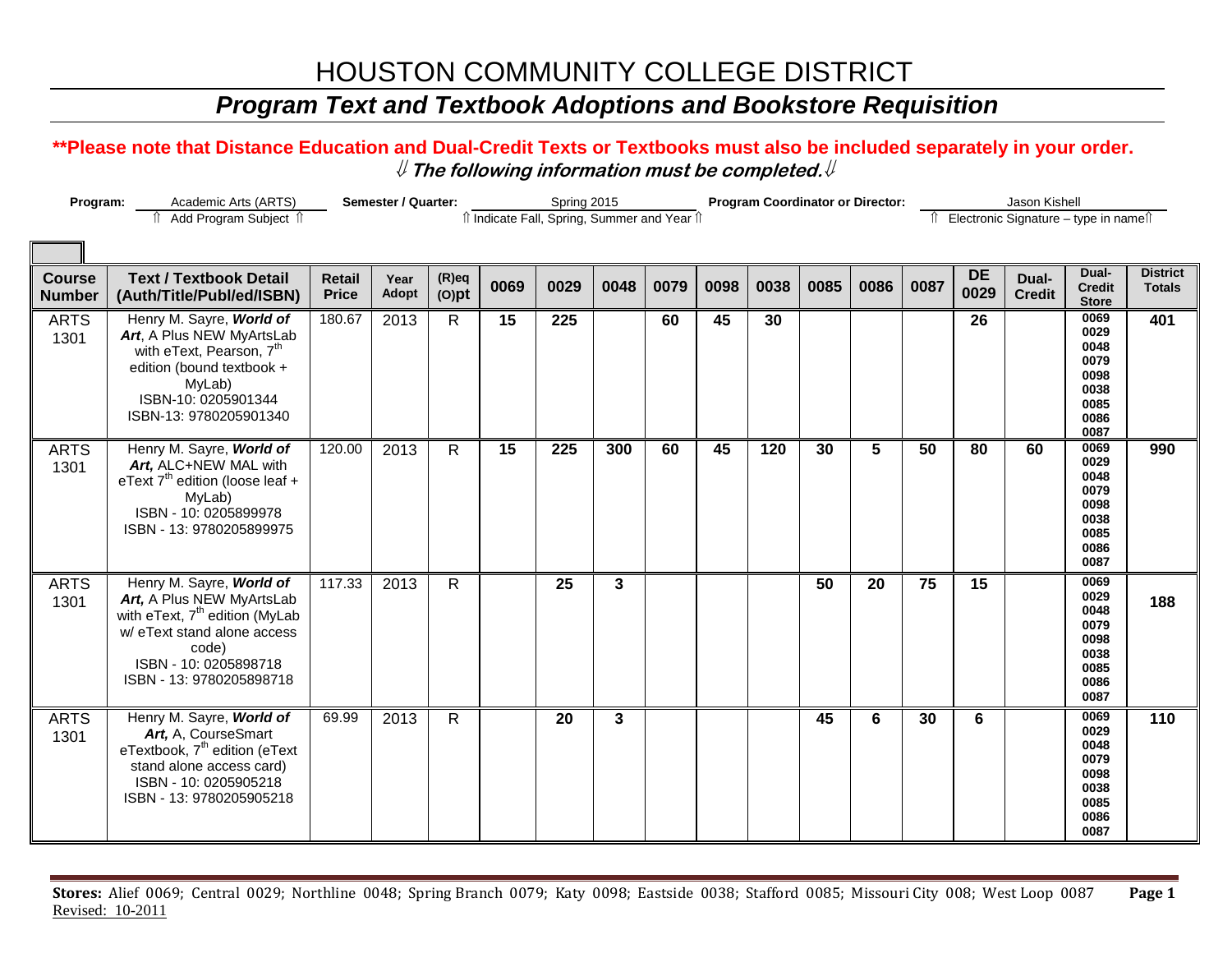### *Program Text and Textbook Adoptions and Bookstore Requisition*

| Program:                       |                                                                                                                                                                | <b>Semester / Quarter:</b>    |               | Spring 2015<br>îl Indicate Fall, Spring, Summer and Year îl |      |                 |      |      | <b>Program Coordinator or Director:</b> |      |      |      |      |                                                                    | Jason Kishell                          |                                                                      |                                  |
|--------------------------------|----------------------------------------------------------------------------------------------------------------------------------------------------------------|-------------------------------|---------------|-------------------------------------------------------------|------|-----------------|------|------|-----------------------------------------|------|------|------|------|--------------------------------------------------------------------|----------------------------------------|----------------------------------------------------------------------|----------------------------------|
| î Add Program Subject î        |                                                                                                                                                                |                               |               |                                                             |      |                 |      |      |                                         |      |      |      |      |                                                                    | î Electronic Signature – type in nameî |                                                                      |                                  |
|                                |                                                                                                                                                                |                               |               |                                                             |      |                 |      |      |                                         |      |      |      |      | <b>Projected Enrollments and Bookstore Location by Campus Code</b> |                                        |                                                                      |                                  |
| <b>Course</b><br><b>Number</b> | <b>Text / Textbook Detail</b><br>(Auth/Title/Publ/ed/ISBN)                                                                                                     | <b>Retail</b><br><b>Price</b> | Year<br>Adopt | $(R)$ eq<br>$(O)$ pt                                        | 0069 | 0029            | 0048 | 0079 | 0098                                    | 0038 | 0085 | 0086 | 0087 | <b>DE</b><br>0029                                                  | Dual-<br><b>Credit</b>                 | Dual-<br><b>Credit</b><br><b>Store</b>                               | <b>District</b><br><b>Totals</b> |
| <b>ARTS</b><br>1301            | Sayre/World of Art, A, 7/E<br>©2013   Pearson   Paper;<br>ISBN-10: 0205887570  <br>ISBN-13: 9780205887576<br>Suggested retail: \$162.20<br>from myPearsonStore | 174.00                        | 2013          | $\mathsf{R}$                                                |      | 20              |      |      |                                         |      |      |      |      |                                                                    |                                        | 0069<br>0029<br>0048<br>0079<br>0098<br>0038<br>0085<br>0086<br>0087 | $\overline{20}$                  |
| <b>ARTS</b><br>1301            | Henry M. Sayre / Writing<br>about Art / Pearson Prentice<br>Hall / 1-800-922-0579 / 6 <sup>th</sup><br>Edition / 2009 / ISBN:<br>020564578X                    | 44.80                         | 2009          | $\circ$                                                     |      | $\overline{15}$ |      |      |                                         |      |      |      |      |                                                                    |                                        | 0069<br>0029<br>0048<br>0079<br>0098<br>0038<br>0085<br>0086<br>0087 | 15                               |
|                                |                                                                                                                                                                |                               |               |                                                             |      |                 |      |      |                                         |      |      |      |      |                                                                    |                                        | 0069<br>0029<br>0048<br>0079<br>0098<br>0038<br>0085<br>0086<br>0087 |                                  |
|                                |                                                                                                                                                                |                               |               |                                                             |      |                 |      |      |                                         |      |      |      |      |                                                                    |                                        | 0069<br>0029<br>0048<br>0079<br>0098<br>0038<br>0085<br>0086<br>0087 |                                  |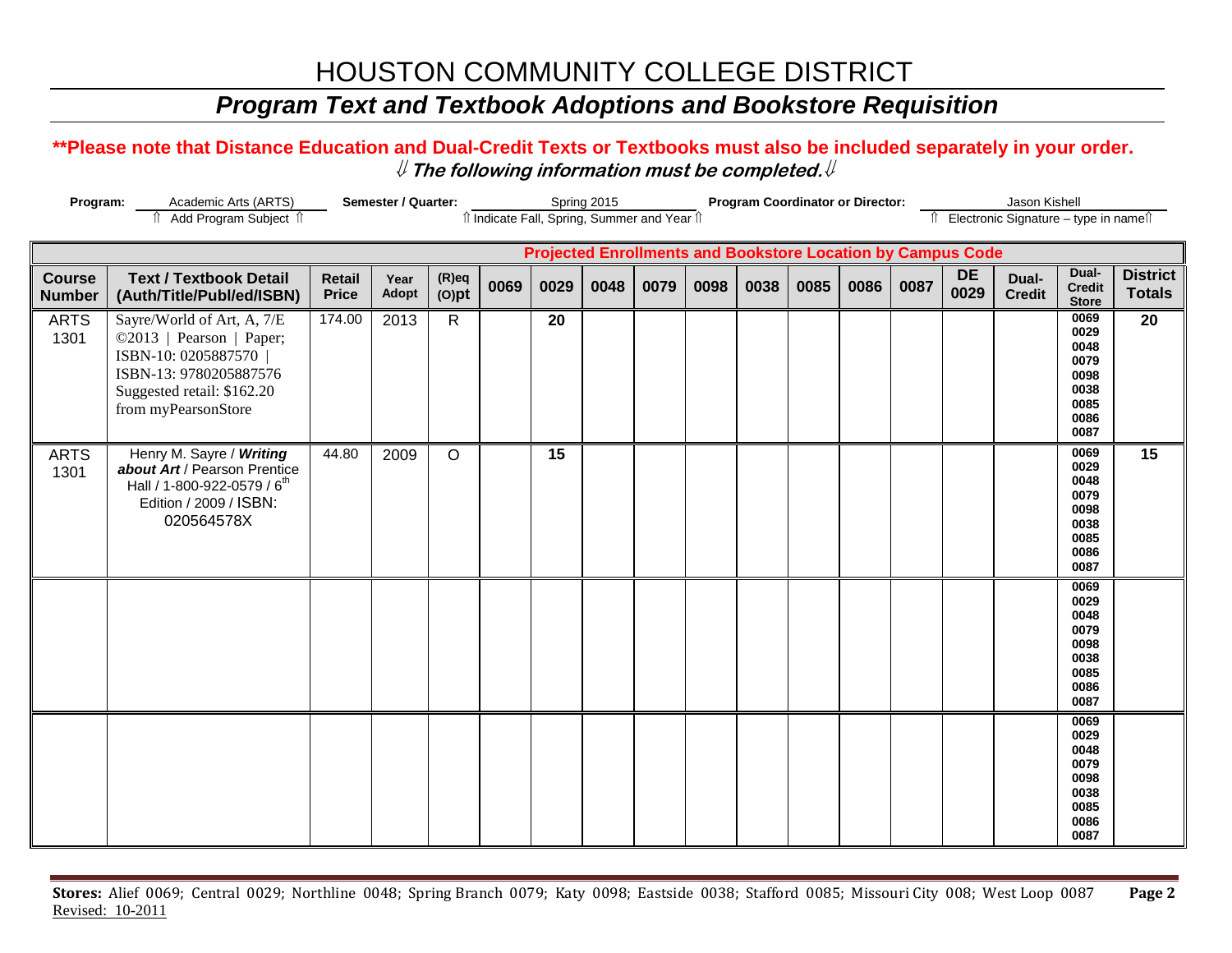## *Program Text and Textbook Adoptions and Bookstore Requisition*

### **\*\*Please note that Distance Education and Dual-Credit Texts or Textbooks must also be included separately in your order.**  ⇓ **The following information must be completed.**⇓

| Program:                       |                                                                                                                                                                                                                              | <b>Semester / Quarter:</b>                                                                                         |               | Spring 2015          |      |      |      | <b>Program Coordinator or Director:</b> |      |      |      |                                      |      | Jason Kishell     |                        |                                                                      |                                  |
|--------------------------------|------------------------------------------------------------------------------------------------------------------------------------------------------------------------------------------------------------------------------|--------------------------------------------------------------------------------------------------------------------|---------------|----------------------|------|------|------|-----------------------------------------|------|------|------|--------------------------------------|------|-------------------|------------------------|----------------------------------------------------------------------|----------------------------------|
|                                |                                                                                                                                                                                                                              | îl Indicate Fall, Spring, Summer and Year îl<br><b>Projected Enrollments and Bookstore Location by Campus Code</b> |               |                      |      |      |      |                                         |      |      |      | Electronic Signature - type in names |      |                   |                        |                                                                      |                                  |
|                                |                                                                                                                                                                                                                              |                                                                                                                    |               |                      |      |      |      |                                         |      |      |      |                                      |      |                   |                        |                                                                      |                                  |
| <b>Course</b><br><b>Number</b> | <b>Text / Textbook Detail</b><br>(Auth/Title/Publ/ed/ISBN)                                                                                                                                                                   | <b>Retail</b><br><b>Price</b>                                                                                      | Year<br>Adopt | $(R)$ eq<br>$(O)$ pt | 0069 | 0029 | 0048 | 0079                                    | 0098 | 0038 | 0085 | 0086                                 | 0087 | <b>DE</b><br>0029 | Dual-<br><b>Credit</b> | Dual-<br><b>Credit</b><br><b>Store</b>                               | <b>District</b><br><b>Totals</b> |
| <b>ARTS</b><br>1303            | Stokstad/Cothren, Art Histoy<br>Vol. 1 +MyArtsLab, Pearson<br>Prentice Hall / 5t <sup>h</sup> Edition /<br>2014, Paperback With<br>Myartslab / Cust. Access<br>Code Card<br>ISBN 978-0-205-94946-5.                          | 187.60                                                                                                             | 2013          | $\mathsf{R}$         | 60   | 105  | 10   | 90                                      | 60   | 10   | 10   | 6                                    | 20   | 50                |                        | 0069<br>0029<br>0048<br>0079<br>0098<br>0038<br>0085<br>0086<br>0087 | 421                              |
| <b>ARTS</b><br>1303            | Stokstad/Cothren, Art<br>History Vol. 1, Pearson<br>Prentice Hall / 5 <sup>th</sup> Ed. / 2014,<br>A La Carte Volume 1 With<br>MyArtSlab /<br>ISBN: 978-0-205-93847-6                                                        | 128.67                                                                                                             | 2013          | $\mathsf{R}$         |      | 105  | 30   |                                         |      | 50   | 86   | 15                                   | 55   | 140               |                        | 0069<br>0029<br>0048<br>0079<br>0098<br>0038<br>0085<br>0086<br>0087 | 481                              |
| <b>ARTS</b><br>1303            | Stokstad/Cothren, Art<br>History Vol. 1, Pearson<br>Prentice Hall / 5 <sup>th</sup> Ed. / 2014,<br>standalone MyArtsLab<br><b>Custom Access Code Card</b><br>ISBN: 0-558-86224-1                                             | 51.33                                                                                                              | 2013          | $\mathsf{R}$         |      | 10   |      |                                         |      |      |      |                                      |      |                   |                        | 0069<br>0029<br>0048<br>0079<br>0098<br>0038<br>0085<br>0086<br>0087 | 10                               |
| <b>ARTS</b><br>1303            | Stokstad/Cothren, Art<br>History/Vol. 1, Pearson<br>Prentice Hall/ 5 <sup>th</sup> Ed. 2014<br>MyArts Lab with eText --<br>Standalone Access Card --<br>for Art History / ISBN-10:<br>0205948375 · ISBN-13:<br>9780205948376 | 90.57                                                                                                              | 2013          | $\mathsf{R}$         |      | 20   | 3    |                                         |      |      | 90   | 10                                   | 80   | 32                |                        | 0069<br>0029<br>0048<br>0079<br>0098<br>0038<br>0085<br>0086<br>0087 | 235                              |

**Stores:** Alief 0069; Central 0029; Northline 0048; Spring Branch 0079; Katy 0098; Eastside 0038; Stafford 0085; Missouri City 008; West Loop 0087 **Page 3** Revised: 10-2011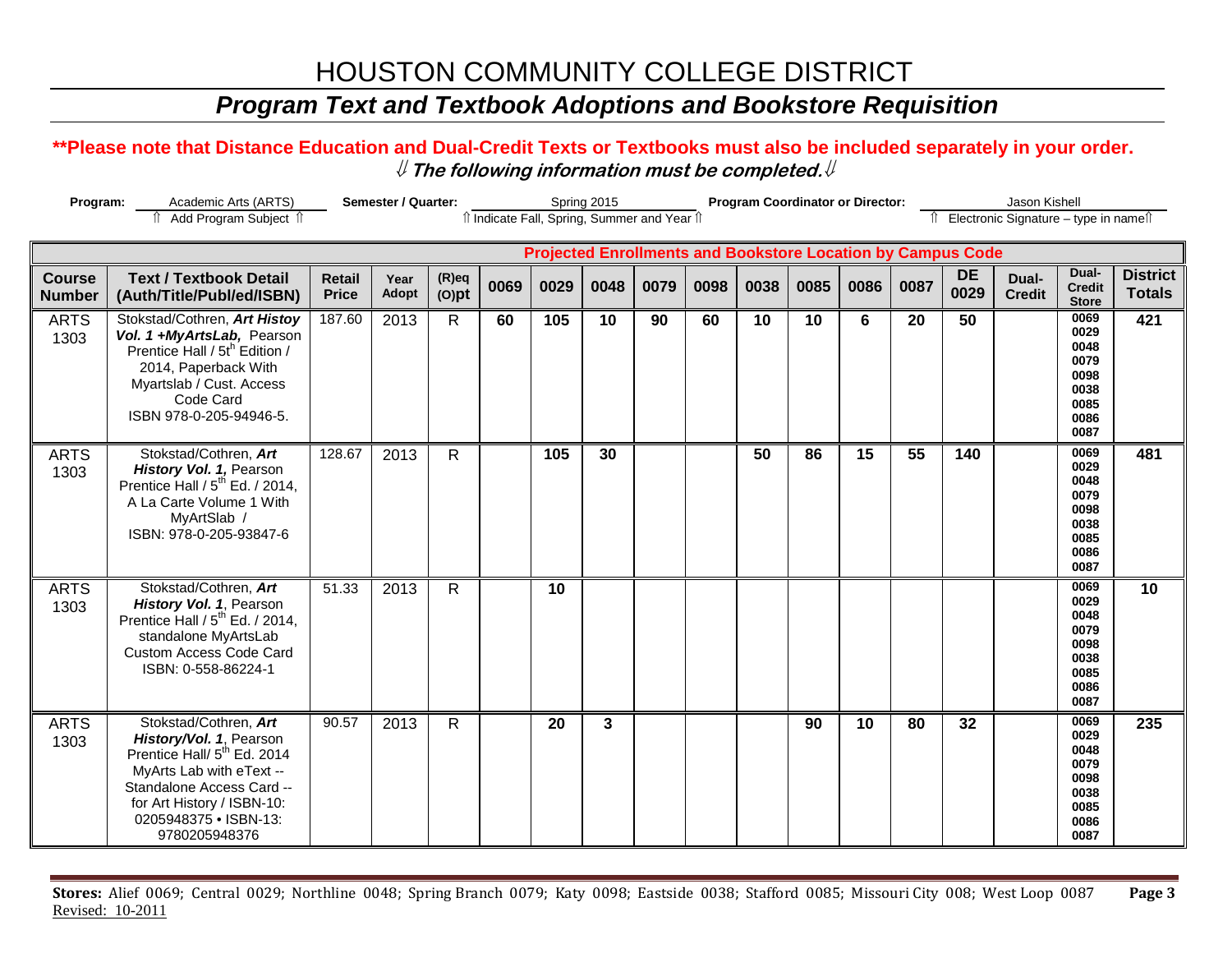### *Program Text and Textbook Adoptions and Bookstore Requisition*

### **\*\*Please note that Distance Education and Dual-Credit Texts or Textbooks must also be included separately in your order.**  ⇓ **The following information must be completed.**⇓

| Program:                       | Academic Arts (ARTS)                                                                                                                                                                                        |                               | Semester / Quarter:                                                                                                                                            |                      |      |      | Spring 2015 |      |      | <b>Program Coordinator or Director:</b> |      |      |      |                   | Jason Kishell          |                                                                      |                                  |
|--------------------------------|-------------------------------------------------------------------------------------------------------------------------------------------------------------------------------------------------------------|-------------------------------|----------------------------------------------------------------------------------------------------------------------------------------------------------------|----------------------|------|------|-------------|------|------|-----------------------------------------|------|------|------|-------------------|------------------------|----------------------------------------------------------------------|----------------------------------|
|                                | fî Add Program Subject îl                                                                                                                                                                                   |                               | îl Indicate Fall, Spring, Summer and Year îl<br>Îl Electronic Signature - type in nameîl<br><b>Projected Enrollments and Bookstore Location by Campus Code</b> |                      |      |      |             |      |      |                                         |      |      |      |                   |                        |                                                                      |                                  |
|                                |                                                                                                                                                                                                             |                               |                                                                                                                                                                |                      |      |      |             |      |      |                                         |      |      |      |                   |                        |                                                                      |                                  |
| <b>Course</b><br><b>Number</b> | <b>Text / Textbook Detail</b><br>(Auth/Title/Publ/ed/ISBN)                                                                                                                                                  | <b>Retail</b><br><b>Price</b> | Year<br><b>Adopt</b>                                                                                                                                           | $(R)$ eq<br>$(O)$ pt | 0069 | 0029 | 0048        | 0079 | 0098 | 0038                                    | 0085 | 0086 | 0087 | <b>DE</b><br>0029 | Dual-<br><b>Credit</b> | Dual-<br><b>Credit</b><br><b>Store</b>                               | <b>District</b><br><b>Totals</b> |
| <b>ARTS</b><br>1304            | Stokstad/Cothren, Art Histoy<br>Vol. 2 / Pearson Prentice Hall<br>/5 <sup>th</sup> Edition / 2014 PB With<br>MyArtsLab Access Code<br>ISBN-10: 0205877575 ·<br>ISBN-13: 9780205877577                       |                               |                                                                                                                                                                |                      | 25   | 25   |             |      |      |                                         |      |      |      | 10                |                        | 0069<br>0029<br>0048<br>0079<br>0098<br>0038<br>0085<br>0086<br>0087 | 60                               |
| <b>ARTS</b><br>1304            | Stokstad/Cothren / Art<br>History Vol. 2 / Pearson<br>Prent. Hall / 5 <sup>th</sup> Ed / 2014, A<br>La Carte Vol. 2 w/ MyArtsLab<br>Access Code<br>ISBN: ISBN-10: 0205938469<br>· ISBN-13: 9780205938469    |                               |                                                                                                                                                                |                      |      | 10   |             |      |      | 30                                      | 15   |      |      | 10                |                        | 0069<br>0029<br>0048<br>0079<br>0098<br>0038<br>0085<br>0086<br>0087 | 65                               |
| <b>ARTS</b><br>1304            | Stokstad/Cothren / Art<br>History Vol. 2 / Pearson<br>Prent. Hall / 5 <sup>th</sup> Ed / 2014,<br>Multi.Media Pk. eBook &<br>MyArtsLab Access Code<br>ISBN: ISBN-10: 0205948529<br>· ISBN-13: 9780205948529 |                               |                                                                                                                                                                |                      |      | 5    |             |      |      |                                         | 16   |      |      |                   |                        | 0069<br>0029<br>0048<br>0079<br>0098<br>0038<br>0085<br>0086<br>0087 | 21                               |
| <b>ARTS</b><br>1304            | Stokstad/Cothren / Art<br>History Vol. 2 / Pearson<br>Prent. Hall / 5 <sup>th</sup> Ed / 2014,<br>standalone MyArtsLab Cust.<br>Access Code<br>ISBN-10: 0205948510 .<br>ISBN-13: 9780205948512              |                               |                                                                                                                                                                |                      |      | 10   |             |      |      |                                         |      |      |      |                   |                        | 0069<br>0029<br>0048<br>0079<br>0098<br>0038<br>0085<br>0086<br>0087 | 10                               |

**Stores:** Alief 0069; Central 0029; Northline 0048; Spring Branch 0079; Katy 0098; Eastside 0038; Stafford 0085; Missouri City 008; West Loop 0087 **Page 4** Revised: 10-2011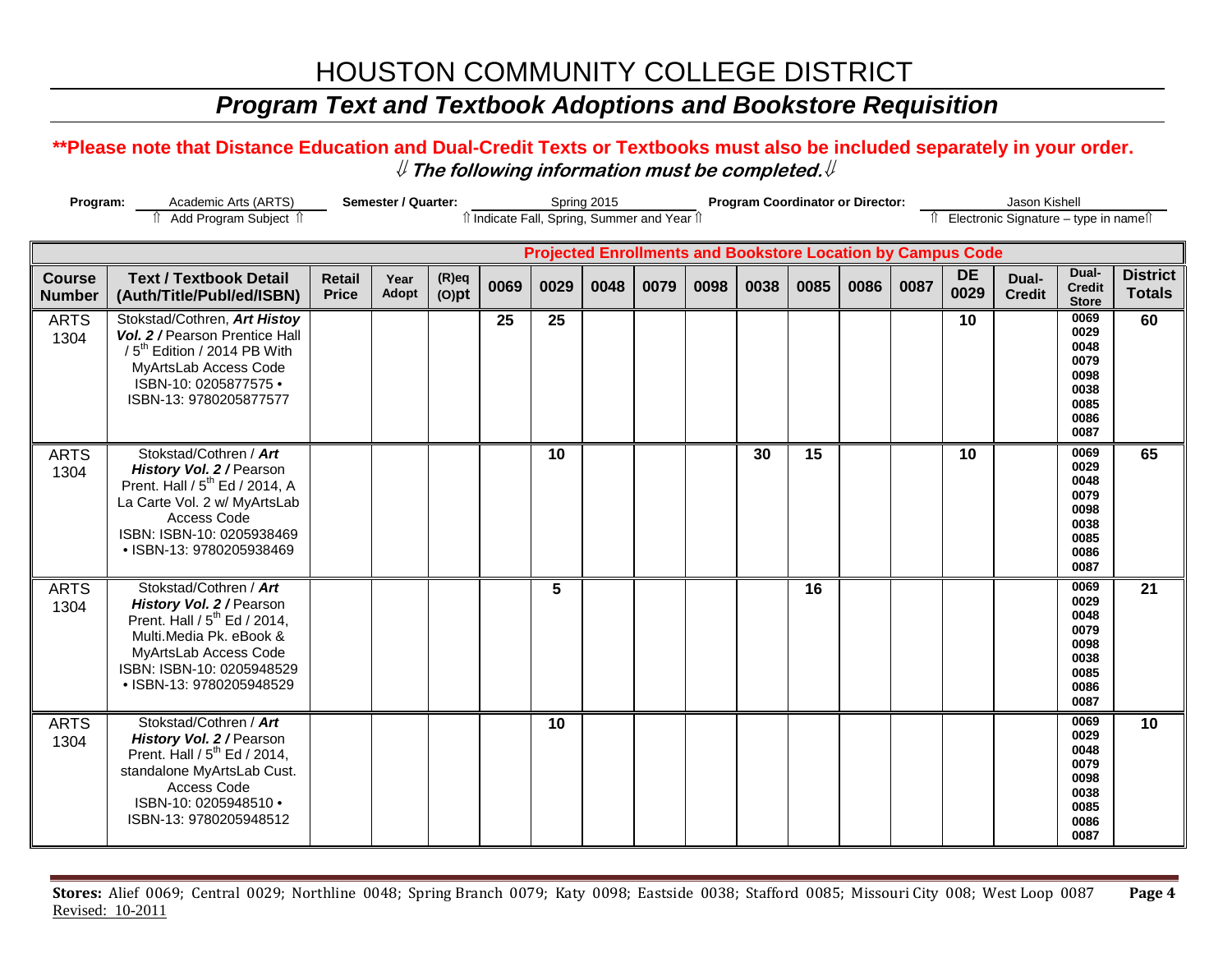### *Program Text and Textbook Adoptions and Bookstore Requisition*

| Program:<br>Academic Arts (ARTS) |                                                                                                                                                                                                                      |                                                                                                                                                             | <b>Semester / Quarter:</b><br>Spring 2015 |                      |      |      |      |      | <b>Program Coordinator or Director:</b> |      |      |      |      |                   | Jason Kishell          |                                                                      |                                  |  |
|----------------------------------|----------------------------------------------------------------------------------------------------------------------------------------------------------------------------------------------------------------------|-------------------------------------------------------------------------------------------------------------------------------------------------------------|-------------------------------------------|----------------------|------|------|------|------|-----------------------------------------|------|------|------|------|-------------------|------------------------|----------------------------------------------------------------------|----------------------------------|--|
|                                  | î Add Program Subject î                                                                                                                                                                                              | îl Indicate Fall, Spring, Summer and Year îl<br>↑ Electronic Signature – type in name<br><b>Projected Enrollments and Bookstore Location by Campus Code</b> |                                           |                      |      |      |      |      |                                         |      |      |      |      |                   |                        |                                                                      |                                  |  |
|                                  |                                                                                                                                                                                                                      |                                                                                                                                                             |                                           |                      |      |      |      |      |                                         |      |      |      |      |                   |                        |                                                                      |                                  |  |
| <b>Course</b><br><b>Number</b>   | <b>Text / Textbook Detail</b><br>(Auth/Title/Publ/ed/ISBN)                                                                                                                                                           | <b>Retail</b><br><b>Price</b>                                                                                                                               | Year<br>Adopt                             | $(R)$ eq<br>$(O)$ pt | 0069 | 0029 | 0048 | 0079 | 0098                                    | 0038 | 0085 | 0086 | 0087 | <b>DE</b><br>0029 | Dual-<br><b>Credit</b> | Dual-<br><b>Credit</b><br><b>Store</b>                               | <b>District</b><br><b>Totals</b> |  |
| <b>ARTS</b><br>1311              | Ocvirk, Stinson, Wigg, Bone<br>and Cayton / Art<br><b>Fundamentals Theory &amp;</b><br>Practice / McGraw Hill / 1-<br>800-338-3987 / 11 <sup>th</sup> Edition /<br>2009, ISBN: 0073526525<br>(Softcover with CD-ROM) |                                                                                                                                                             |                                           |                      |      | 10   |      |      |                                         |      |      |      |      |                   |                        | 0069<br>0029<br>0048<br>0079<br>0098<br>0038<br>0085<br>0086<br>0087 | 10                               |  |
| <b>ARTS</b><br>1312              | Ocvirk, Stinson, Wigg, Bone<br>and Cayton / Art<br><b>Fundamentals Theory &amp;</b><br>Practice / McGraw Hill / 1-<br>800-338-3987 / 11 <sup>th</sup> Edition /<br>2009, ISBN: 0073526525<br>(Softcover with CD-ROM) |                                                                                                                                                             |                                           |                      |      |      |      |      |                                         |      |      |      |      |                   |                        | 0069<br>0029<br>0048<br>0079<br>0098<br>0038<br>0085<br>0086<br>0087 |                                  |  |
| <b>ARTS</b><br>1316              | Edwards / The New Drawing<br>on the Right Side of the<br><b>Brain</b> / Penguin Publishing /<br>1-800-526-0275 / Trade<br>Paper Version 1999 / ISBN:<br>0874774241                                                   |                                                                                                                                                             |                                           |                      |      | 10   |      |      |                                         |      |      |      |      |                   |                        | 0069<br>0029<br>0048<br>0079<br>0098<br>0038<br>0085<br>0086<br>0087 | 10                               |  |
| <b>ARTS</b><br>1316              | Goldstein / Art of<br><b>Responsive Drawing /</b><br>Pearson Prentice Hall / 1-<br>800-922-0579 / 6 <sup>th</sup> Edition /<br>2005 / ISBN: 0131945610                                                               |                                                                                                                                                             |                                           |                      |      | 10   |      |      |                                         |      |      |      |      |                   |                        | 0069<br>0029<br>0048<br>0079<br>0098<br>0038<br>0085<br>0086<br>0087 | 10                               |  |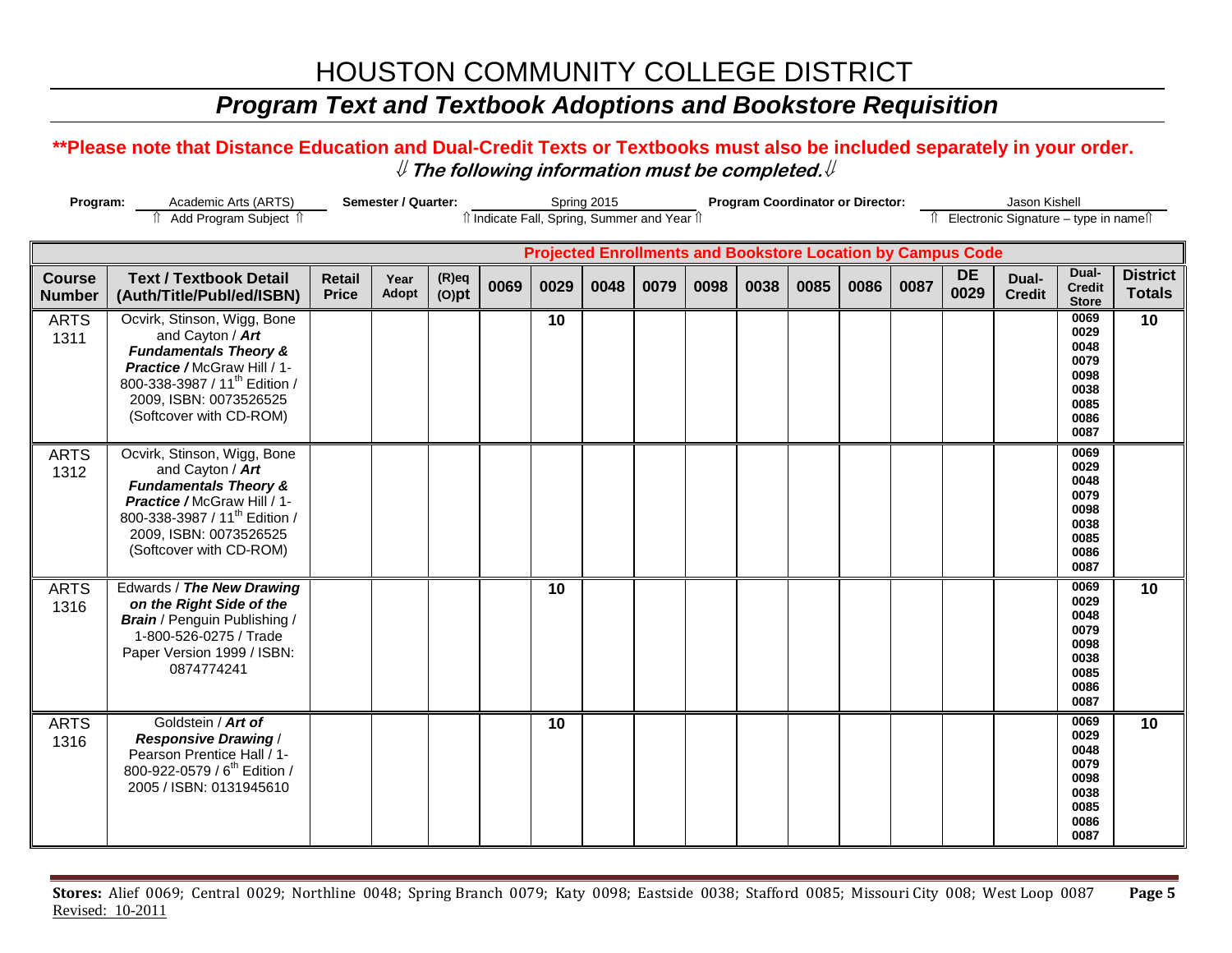## *Program Text and Textbook Adoptions and Bookstore Requisition*

| Program:                       | Academic Arts (ARTS)<br>Add Program Subject 1                                                                                                                      | <b>Semester / Quarter:</b><br><b>Program Coordinator or Director:</b><br>Jason Kishell<br>Spring 2015<br>îl Indicate Fall, Spring, Summer and Year îl<br>Îl Electronic Signature - type in nameîl |               |                      |      |      |      |      |      |      |      |      |      |                                                                    |                        |                                                                      |                                  |
|--------------------------------|--------------------------------------------------------------------------------------------------------------------------------------------------------------------|---------------------------------------------------------------------------------------------------------------------------------------------------------------------------------------------------|---------------|----------------------|------|------|------|------|------|------|------|------|------|--------------------------------------------------------------------|------------------------|----------------------------------------------------------------------|----------------------------------|
|                                |                                                                                                                                                                    |                                                                                                                                                                                                   |               |                      |      |      |      |      |      |      |      |      |      | <b>Projected Enrollments and Bookstore Location by Campus Code</b> |                        |                                                                      |                                  |
| <b>Course</b><br><b>Number</b> | <b>Text / Textbook Detail</b><br>(Auth/Title/Publ/ed/ISBN)                                                                                                         | <b>Retail</b><br><b>Price</b>                                                                                                                                                                     | Year<br>Adopt | $(R)$ eq<br>$(O)$ pt | 0069 | 0029 | 0048 | 0079 | 0098 | 0038 | 0085 | 0086 | 0087 | DE<br>0029                                                         | Dual-<br><b>Credit</b> | Dual-<br><b>Credit</b><br><b>Store</b>                               | <b>District</b><br><b>Totals</b> |
| <b>ARTS</b><br>1317            | Edwards / The New Drawing<br>on the Right Side of the<br><b>Brain</b> / Penguin Publishing /<br>1-800-526-0275 / Trade<br>Paper Version 1999 / ISBN:<br>0874774241 |                                                                                                                                                                                                   |               |                      |      |      |      |      |      |      |      |      |      |                                                                    |                        | 0069<br>0029<br>0048<br>0079<br>0098<br>0038<br>0085<br>0086<br>0087 |                                  |
| <b>ARTS</b><br>1317            | Goldstein / Art of<br><b>Responsive Drawing /</b><br>Pearson Prentice Hall / 1-<br>800-922-0579 / 6 <sup>th</sup> Edition /<br>2005 / ISBN: 0131945610             |                                                                                                                                                                                                   |               |                      |      |      |      |      |      |      |      |      |      |                                                                    |                        | 0069<br>0029<br>0048<br>0079<br>0098<br>0038<br>0085<br>0086<br>0087 |                                  |
| <b>ARTS</b><br>1326            | Zelanski / Shaping Space /<br>Thomson / 1-800-354-9706 /<br>3rd Edition / 2007<br>ISBN: 0534613934                                                                 |                                                                                                                                                                                                   |               |                      |      | 10   |      |      |      |      |      |      |      |                                                                    |                        | 0069<br>0029<br>0048<br>0079<br>0098<br>0038<br>0085<br>0086<br>0087 | 10                               |
| <b>ARTS</b><br>1327            | Zelanski / Shaping Space /<br>Thomson / 1-800-354-9706 /<br>3rd Edition / 2007<br>ISBN: 0534613934                                                                 |                                                                                                                                                                                                   |               |                      |      |      |      |      |      |      |      |      |      |                                                                    |                        | 0069<br>0029<br>0048<br>0079<br>0098<br>0038<br>0085<br>0086<br>0087 |                                  |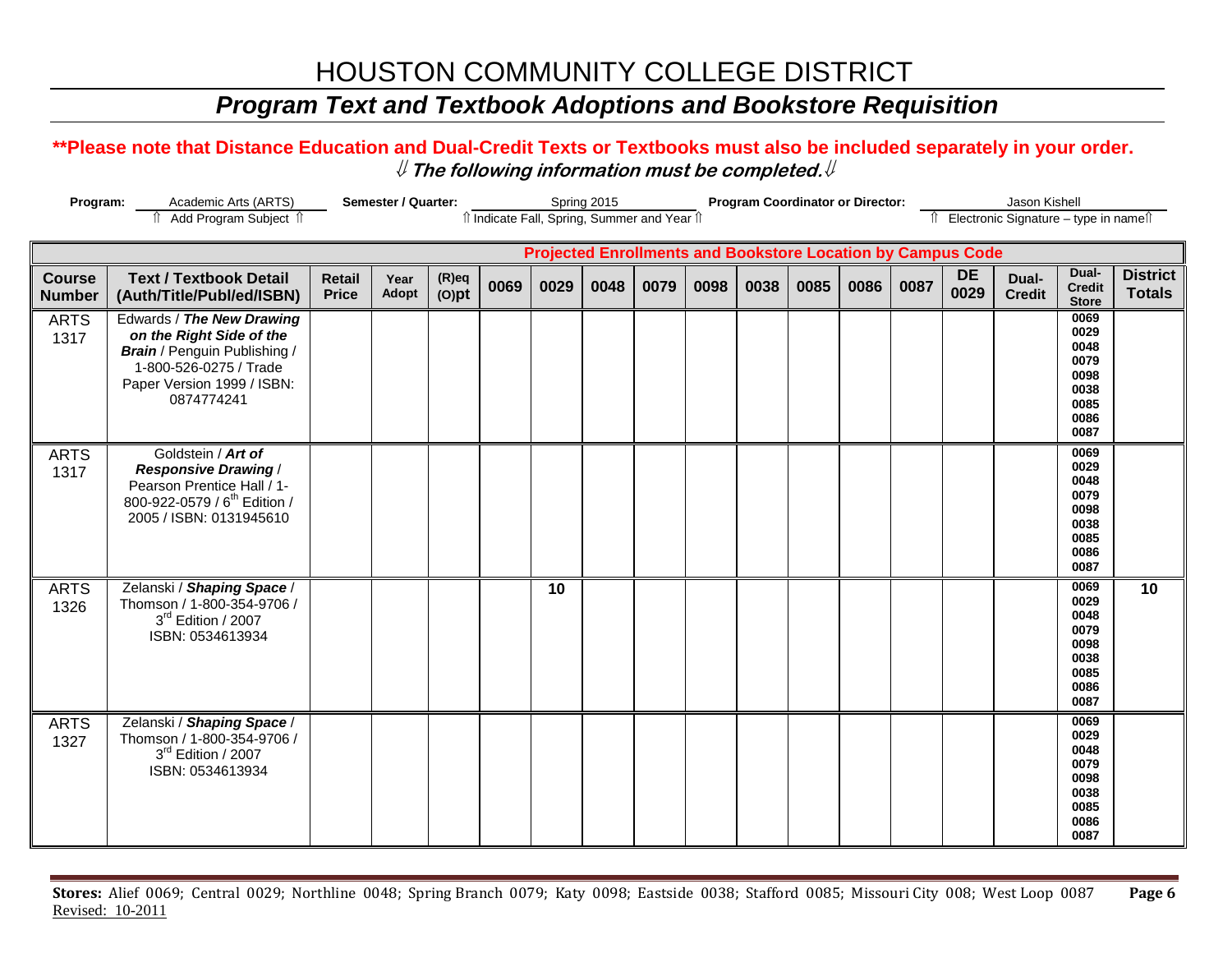## *Program Text and Textbook Adoptions and Bookstore Requisition*

| Program:                       | <b>Semester / Quarter:</b><br>Spring 2015<br>î Add Program Subject î<br>îl Indicate Fall, Spring, Summer and Year îl                             |                               |               |                      |      |      |      | <b>Program Coordinator or Director:</b> |      |      |      |                                        |      | Jason Kishell                                                      |                        |                                                                      |                                  |
|--------------------------------|--------------------------------------------------------------------------------------------------------------------------------------------------|-------------------------------|---------------|----------------------|------|------|------|-----------------------------------------|------|------|------|----------------------------------------|------|--------------------------------------------------------------------|------------------------|----------------------------------------------------------------------|----------------------------------|
|                                |                                                                                                                                                  |                               |               |                      |      |      |      |                                         |      |      |      | î Electronic Signature - type in nameî |      |                                                                    |                        |                                                                      |                                  |
|                                |                                                                                                                                                  |                               |               |                      |      |      |      |                                         |      |      |      |                                        |      | <b>Projected Enrollments and Bookstore Location by Campus Code</b> |                        |                                                                      |                                  |
| <b>Course</b><br><b>Number</b> | <b>Text / Textbook Detail</b><br>(Auth/Title/Publ/ed/ISBN)                                                                                       | <b>Retail</b><br><b>Price</b> | Year<br>Adopt | $(R)$ eq<br>$(O)$ pt | 0069 | 0029 | 0048 | 0079                                    | 0098 | 0038 | 0085 | 0086                                   | 0087 | <b>DE</b><br>0029                                                  | Dual-<br><b>Credit</b> | Dual-<br><b>Credit</b><br><b>Store</b>                               | <b>District</b><br><b>Totals</b> |
| <b>ARTS</b><br>2333            | Saff / Printmaking History<br>and Process / Thomson / 1-<br>800-354-9706 / 1st Edition /<br>1978<br>ISBN: 0534213715 (with<br>infotrac passcode) |                               |               |                      |      | 10   |      |                                         |      |      |      |                                        |      |                                                                    |                        | 0069<br>0029<br>0048<br>0079<br>0098<br>0038<br>0085<br>0086<br>0087 | 10 <sup>°</sup>                  |
| <b>ARTS</b><br>2334            | Saff / Printmaking History<br>and Process / Thomson / 1-<br>800-354-9706 / 1st Edition /<br>1978<br>ISBN: 0534213715 (with<br>infotrac passcode) |                               |               |                      |      |      |      |                                         |      |      |      |                                        |      |                                                                    |                        | 0069<br>0029<br>0048<br>0079<br>0098<br>0038<br>0085<br>0086<br>0087 |                                  |
| <b>ARTS</b><br>2341            | Tim Mcreight, The Complete<br><b>Metalsmith, Student Ed./</b><br><b>Brynmorgen Press</b><br>ISBN 1-929565-06-2                                   |                               |               |                      |      | 10   |      |                                         |      |      |      |                                        |      |                                                                    |                        | 0069<br>0029<br>0048<br>0079<br>0098<br>0038<br>0085<br>0086<br>0087 | 10                               |
| <b>ARTS</b><br>2342            | Tim Mccreight, Practical<br><b>Casting / Brynmorgen Press</b><br>IBN 0-9615984-5-X                                                               |                               |               |                      |      |      |      |                                         |      |      |      |                                        |      |                                                                    |                        | 0069<br>0029<br>0048<br>0079<br>0098<br>0038<br>0085<br>0086<br>0087 |                                  |